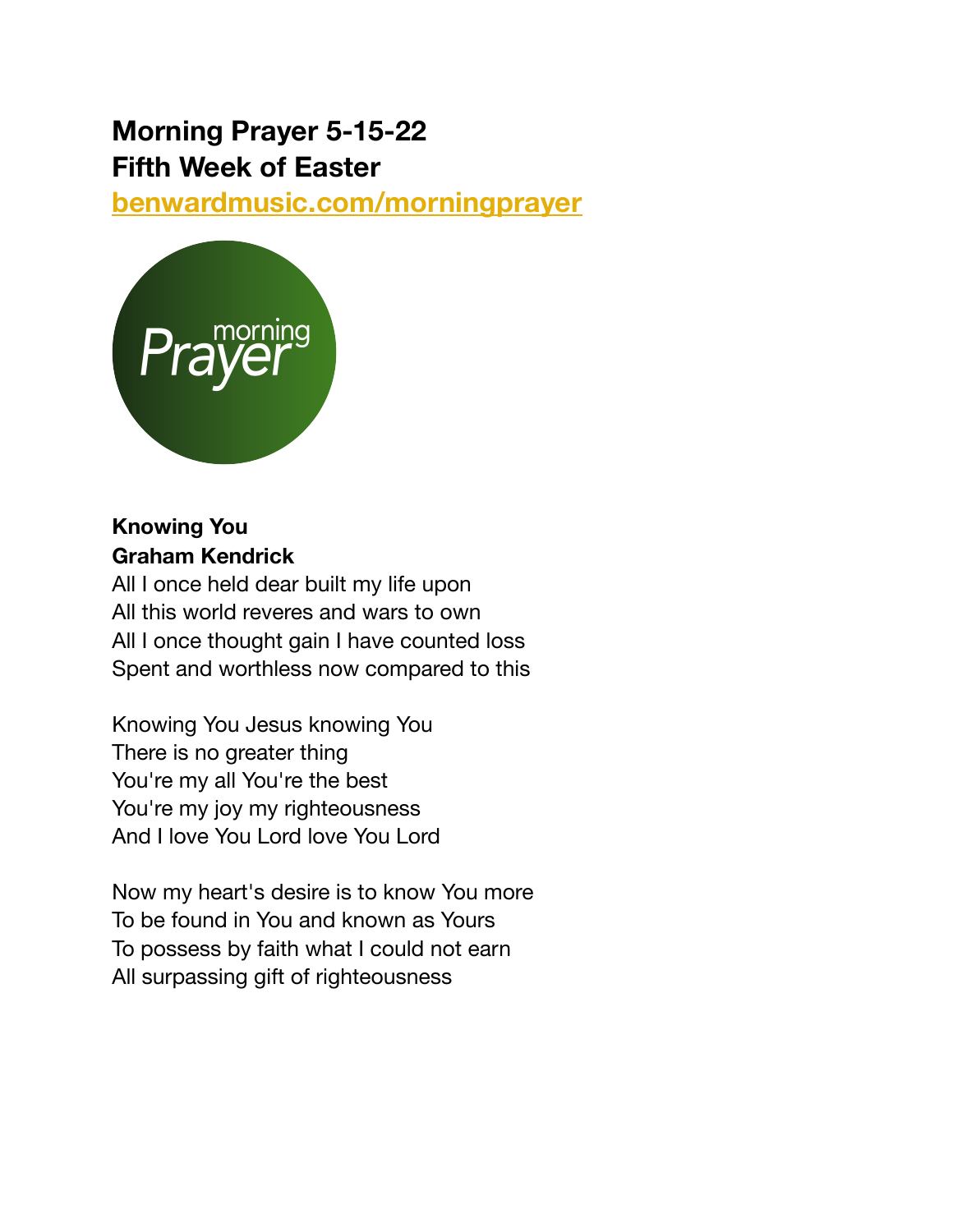Oh to know the pow'r of Your risen life And to know You in Your sufferings To become like You in Your death my Lord So with You to live and never die

#### **Prayer of Confession**

Most merciful God, we confess that we have sinned against you in thought, word, and deed, by what we have done, and by what we have left undone. We have not loved you with our whole heart; we have not loved our neighbors as ourselves. We are truly sorry and we humbly repent. For the sake of your Son Jesus Christ, have mercy on us and forgive us; that we may delight in your will, and walk in your ways, to the glory of your Name. Amen.

## **Psalm 148**

1 Hallelujah! Praise the Lord from the heavens; \* praise him in the heights.

2 Praise him, all you angels of his; \* praise him, all his host.

3 Praise him, sun and moon; \* praise him, all you shining stars.

4 Praise him, heaven of heavens, \* and you waters above the heavens.

5 Let them praise the Name of the Lord; \* for he commanded, and they were created.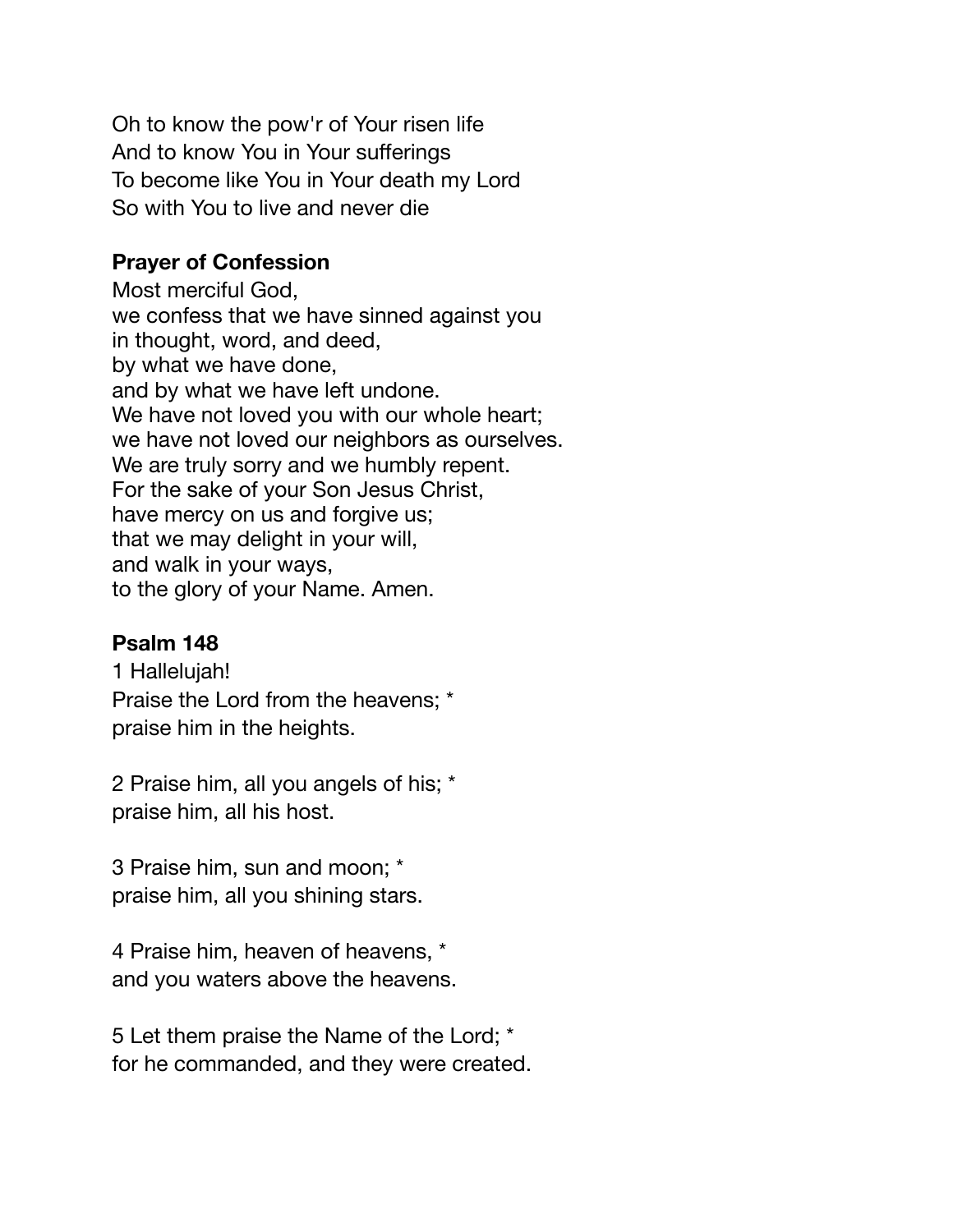6 He made them stand fast for ever and ever; \* he gave them a law which shall not pass away.

7 Praise the Lord from the earth, \* you sea-monsters and all deeps;

8 Fire and hail, snow and fog, \* tempestuous wind, doing his will;

9 Mountains and all hills, \* fruit trees and all cedars;

10 Wild beasts and all cattle, \* creeping things and winged birds;

11 Kings of the earth and all peoples, \* princes and all rulers of the world;

12 Young men and maidens, \* old and young together.

13 Let them praise the Name of the Lord, \* for his Name only is exalted, his splendor is over earth and heaven.

14 He has raised up strength for his people and praise for all his loyal servants, \* the children of Israel, a people who are near him.

Hallelujah!

#### **John 13:31-35 (NRSV)**

At the last supper, when Judas had gone out, Jesus said, "Now the Son of Man has been glorified, and God has been glorified in him. If God has been glorified in him, God will also glorify him in himself and will glorify him at once. Little children, I am with you only a little longer. You will look for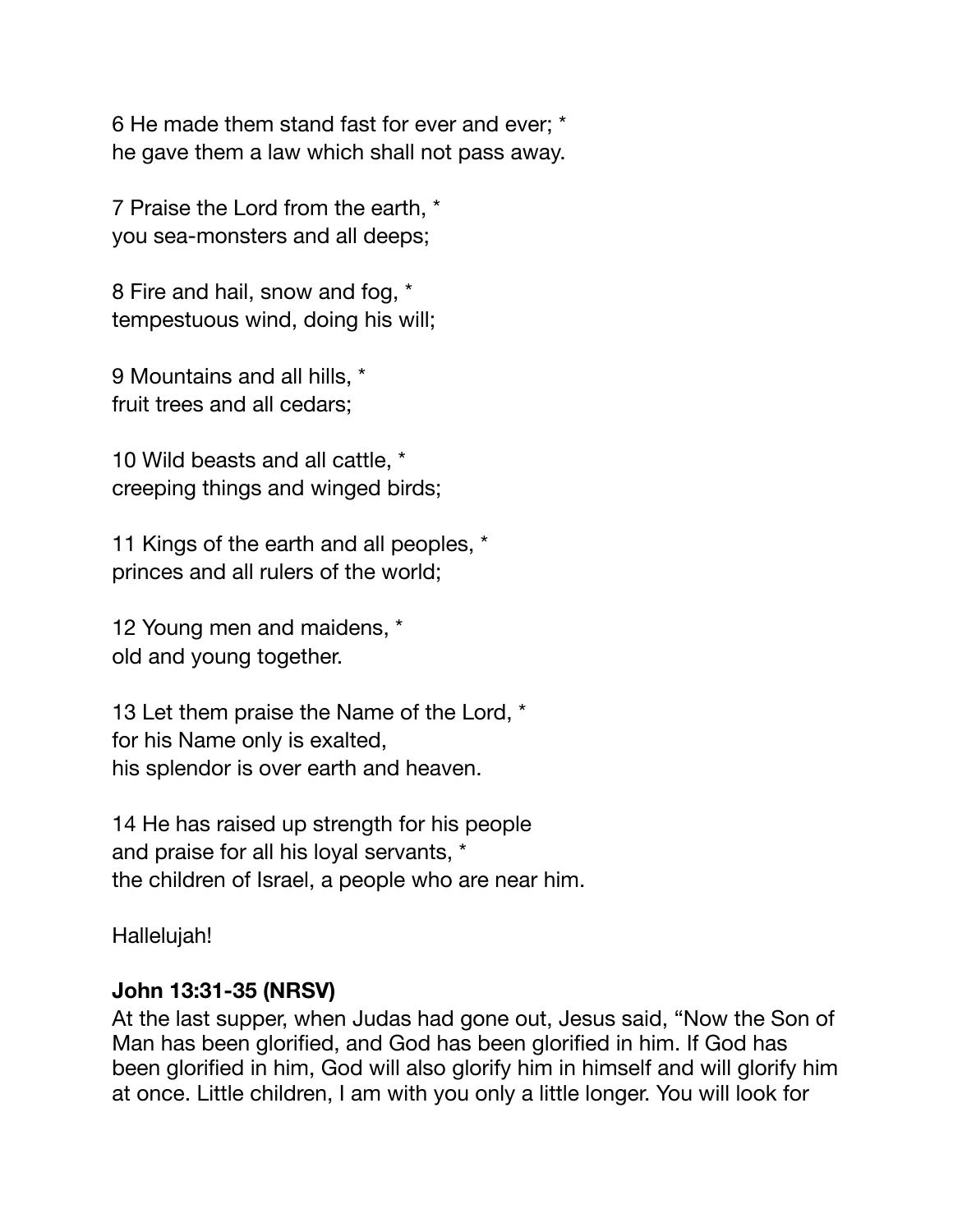me; and as I said to the Jews so now I say to you, 'Where I am going, you cannot come.' I give you a new commandment, that you love one another. Just as I have loved you, you also should love one another. By this everyone will know that you are my disciples, if you have love for one another."

### **The Apostles' Creed**

I believe in God, the Father almighty, creator of heaven and earth. I believe in Jesus Christ, his only Son, our Lord. He was conceived by the power of the Holy Spirit and born of the Virgin Mary. He suffered under Pontius Pilate, was crucified, died, and was buried. He descended to the dead. On the third day he rose again. He ascended into heaven, and is seated at the right hand of the Father. He will come again to judge the living and the dead. I believe in the Holy Spirit, the holy Christian Church, the communion of saints, the forgiveness of sins, the resurrection of the body, and the life everlasting. Amen.

#### **The Lord's Prayer**

Our Father, who art in heaven, hallowed be thy Name, thy kingdom come, thy will be done, on earth as it is in heaven. Give us this day our daily bread. And forgive us our trespasses, as we forgive those who trespass against us. And lead us not into temptation, but deliver us from evil. For thine is the kingdom, and the power, and the glory,

for ever and ever. Amen.